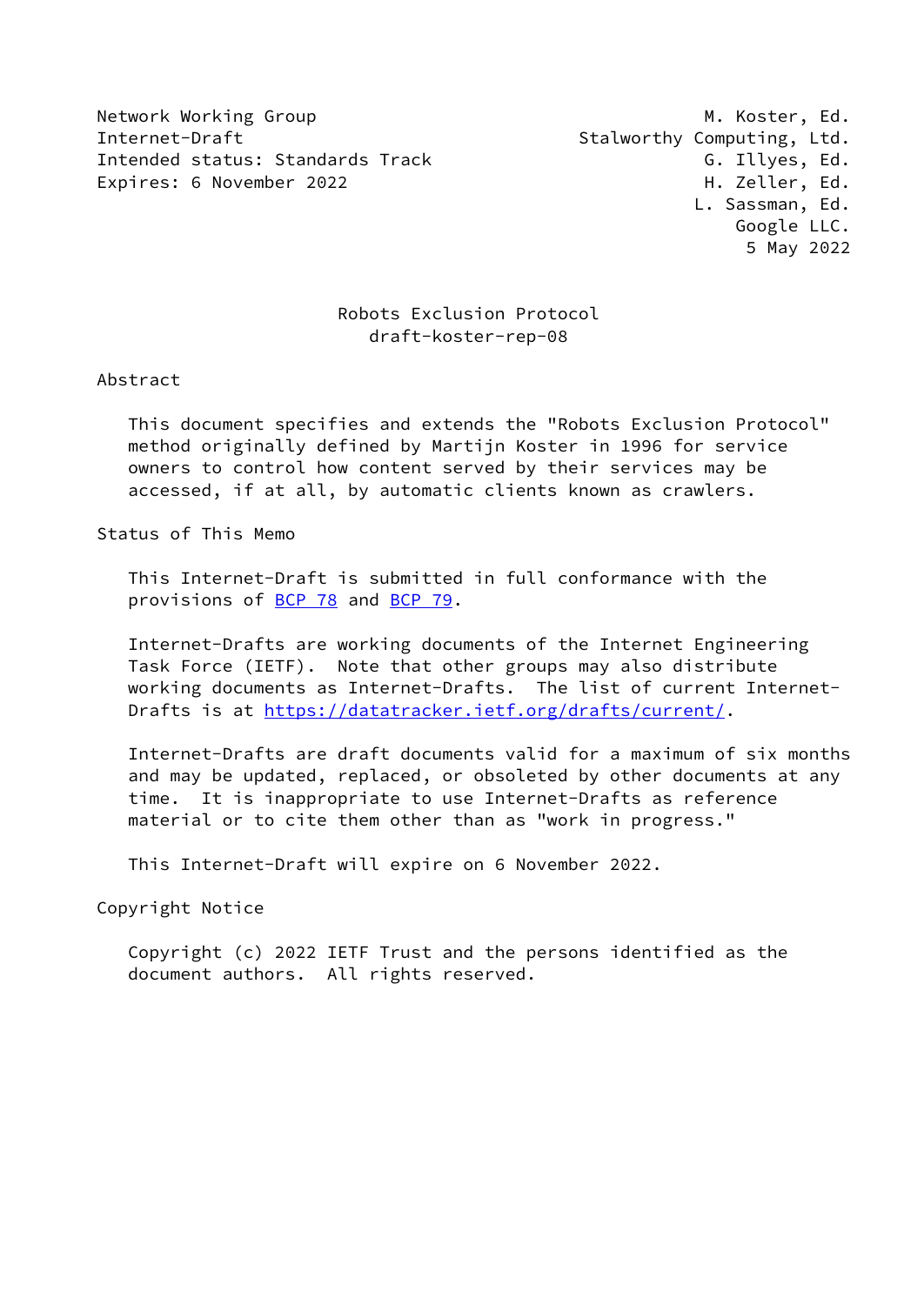# <span id="page-1-1"></span>Internet-Draft REP REP May 2022

This document is subject to **[BCP 78](https://datatracker.ietf.org/doc/pdf/bcp78)** and the IETF Trust's Legal Provisions Relating to IETF Documents ([https://trustee.ietf.org/](https://trustee.ietf.org/license-info) [license-info](https://trustee.ietf.org/license-info)) in effect on the date of publication of this document. Please review these documents carefully, as they describe your rights and restrictions with respect to this document. Code Components extracted from this document must include Revised BSD License text as described in Section 4.e of the **Trust Legal Provisions** and are provided without warranty as described in the Revised BSD License.

# Table of Contents

| $\overline{2}$  |
|-----------------|
|                 |
| $\frac{3}{2}$   |
|                 |
| $\frac{3}{3}$   |
| $\overline{5}$  |
| $\overline{5}$  |
| $\underline{6}$ |
| $\overline{1}$  |
| $\overline{1}$  |
| 8               |
| $\underline{8}$ |
| $\underline{8}$ |
| $\underline{8}$ |
| $\underline{9}$ |
| $\overline{a}$  |
| $\overline{9}$  |
| $\underline{9}$ |
| $\overline{a}$  |
| $\overline{9}$  |
| $\overline{9}$  |
| 9               |
| 10              |
| 10              |
| 10              |
| 11              |
| 11              |
|                 |

#### <span id="page-1-0"></span>[1](#page-1-0). Introduction

 This document applies to services that provide resources that clients can access through URIs as defined in [[RFC3986](https://datatracker.ietf.org/doc/pdf/rfc3986)]. For example, in the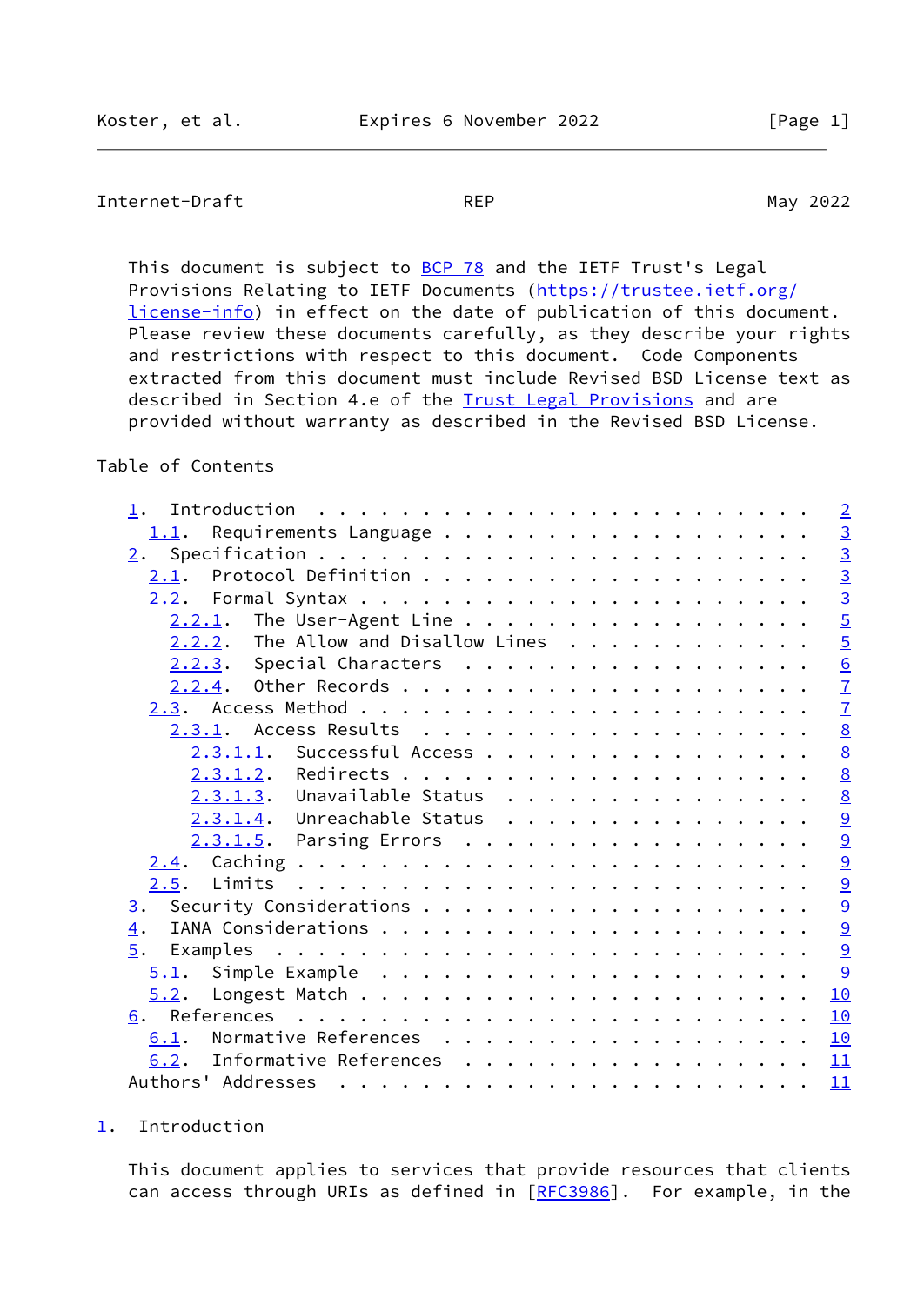context of HTTP, a browser is a client that displays the content of a web page.

Koster, et al. **Expires 6 November 2022** [Page 2]

<span id="page-2-1"></span>Internet-Draft **REP** REP May 2022

 Crawlers are automated clients. Search engines for instance have crawlers to recursively traverse links for indexing as defined in [\[RFC8288](https://datatracker.ietf.org/doc/pdf/rfc8288)].

 It may be inconvenient for service owners if crawlers visit the entirety of their URI space. This document specifies the rules originally defined by the "Robots Exclusion Protocol" [[ROBOTSTXT\]](#page-11-2) that crawlers are expected to obey when accessing URIs.

These rules are not a form of access authorization.

## <span id="page-2-0"></span>[1.1](#page-2-0). Requirements Language

 The key words "MUST", "MUST NOT", "REQUIRED", "SHALL", "SHALL NOT", "SHOULD", "SHOULD NOT", "RECOMMENDED", "NOT RECOMMENDED", "MAY", and "OPTIONAL" in this document are to be interpreted as described in [BCP](https://datatracker.ietf.org/doc/pdf/bcp14) [14](https://datatracker.ietf.org/doc/pdf/bcp14) [[RFC2119\]](https://datatracker.ietf.org/doc/pdf/rfc2119) [\[RFC8174](https://datatracker.ietf.org/doc/pdf/rfc8174)] when, and only when, they appear in all capitals, as shown here.

<span id="page-2-2"></span>[2](#page-2-2). Specification

## <span id="page-2-3"></span>[2.1](#page-2-3). Protocol Definition

 The protocol language consists of rule(s) and group(s) that the service makes available in a file named 'robots.txt' as described in [section 2.3](#page-7-1):

- \* Rule: A line with a key-value pair that defines how a crawler may access URIs. See [section 2.2.2](#page-5-0).
- \* Group: One or more user-agent lines that is followed by one or more rules. The group is terminated by a user-agent line or end of file. See  $section 2.2.1$ . The last group may have no rules, which means it implicitly allows everything.
- <span id="page-2-4"></span>[2.2](#page-2-4). Formal Syntax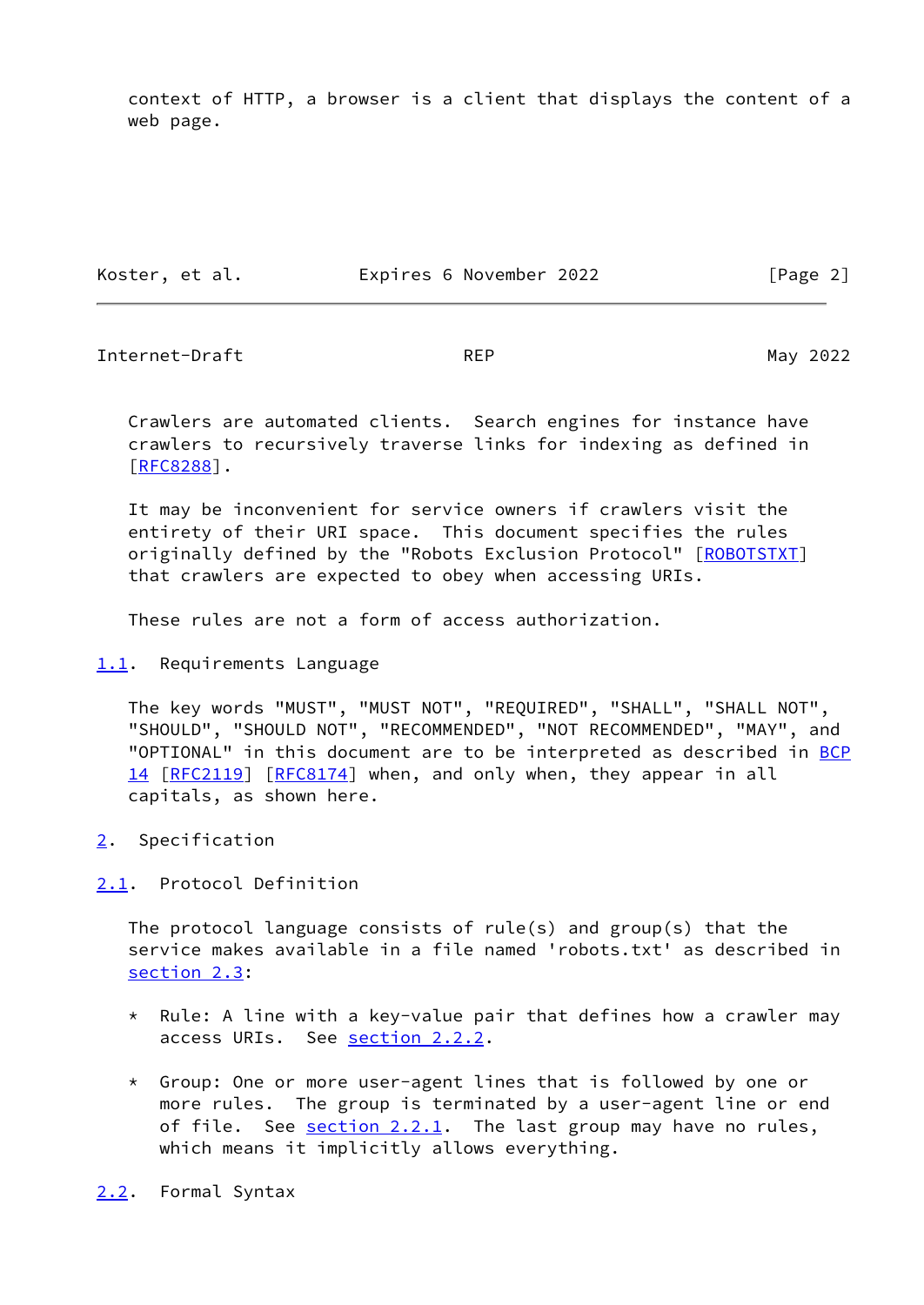Below is an Augmented Backus-Naur Form (ABNF) description, as described in [\[RFC5234](https://datatracker.ietf.org/doc/pdf/rfc5234)].

Koster, et al. Expires 6 November 2022 [Page 3]

Internet-Draft REP REP May 2022

robotstxt =  $*(group / emptyline)$  group = startgroupline ; We start with a user-agent \*(startgroupline / emptyline) ; ... and possibly more ; user-agents \*(rule / emptyline) ; followed by rules relevant ; for UAs startgroupline = \*WS "user-agent" \*WS ":" \*WS product-token EOL rule = \*WS ("allow" / "disallow") \*WS ":" \*WS (path-pattern / empty-pattern) EOL

```
 ; parser implementors: add additional lines you need (for
 ; example, sitemaps), and be lenient when reading lines that don't
 ; conform. Apply Postel's law.
```

```
 product-token = identifier / "*"
path-pattern = \sqrt{''} *UTF8-char-noctl ; valid URI path pattern
empty-pattern = *WS
```

```
identifier = 1*(%x2D / %x41-5A / %x5F / %x61-7A)comment = "#" * (UTF8-char-noctl / WS / "#") emptyline = EOL
EOL = *WS [comment] NL ; end-of-line may have
                        ; optional trailing comment
 NL = %x0D / %x0A / %x0D.0A
WS = %x20 / %x09
```
; UTF8 derived from [RFC3629](https://datatracker.ietf.org/doc/pdf/rfc3629), but excluding control characters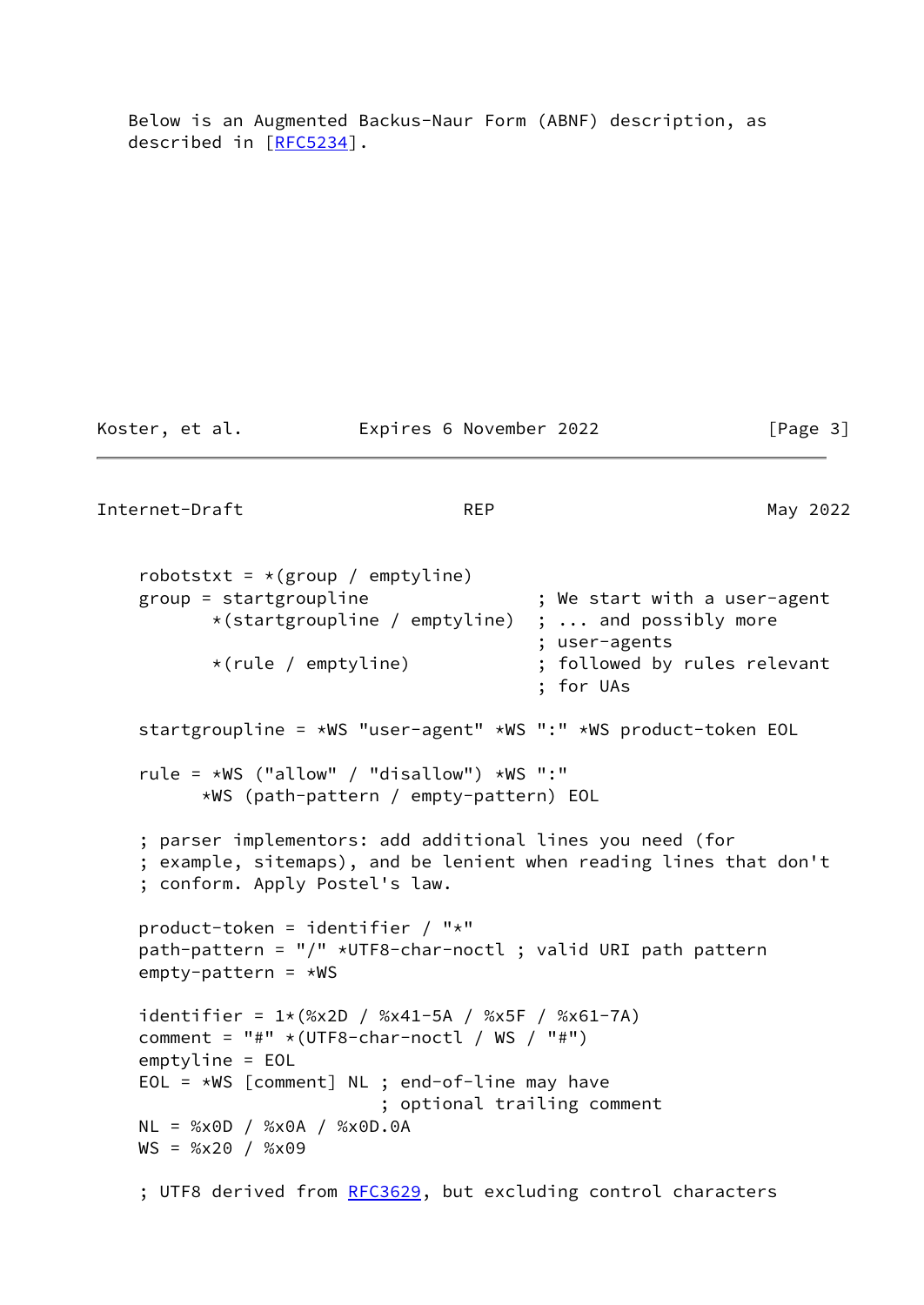```
 UTF8-char-noctl = UTF8-1-noctl / UTF8-2 / UTF8-3 / UTF8-4
UTF8-1-noctl = %x21 / %x22 / %x24-7F; excluding control, space, '#'
 UTF8-2 = %xC2-DF UTF8-tail
 UTF8-3 = %xE0 %xA0-BF UTF8-tail / %xE1-EC 2UTF8-tail /
          %xED %x80-9F UTF8-tail / %xEE-EF 2UTF8-tail
 UTF8-4 = %xF0 %x90-BF 2UTF8-tail / %xF1-F3 3UTF8-tail /
          %xF4 %x80-8F 2UTF8-tail
```
 $UTF8-tail = %x80-RF$ 

Koster, et al. **Expires 6 November 2022** [Page 4]

<span id="page-4-1"></span>Internet-Draft REP REP May 2022

#### <span id="page-4-0"></span>[2.2.1](#page-4-0). The User-Agent Line

 Crawlers set a product token to find relevant groups. The product token MUST contain only "a-zA-Z\_-" characters. The product token SHOULD be part of the identification string that the crawler sends to the service (for example, in the case of HTTP, the product name SHOULD be in the user-agent header). The identification string SHOULD describe the purpose of the crawler. Here's an example of an HTTP header with a link pointing to a page describing the purpose of the ExampleBot crawler which appears both in the HTTP header and as a product token:

| HTTP header                                                                                  | robots.txt<br>user-agent line |
|----------------------------------------------------------------------------------------------|-------------------------------|
| user-agent: Mozilla/5.0<br>(compatible; ExampleBot/0.1;<br>https://www.example.com/bot.html) | user-agent:<br>ExampleBot     |

Table 1: Example of a user-agent header and user-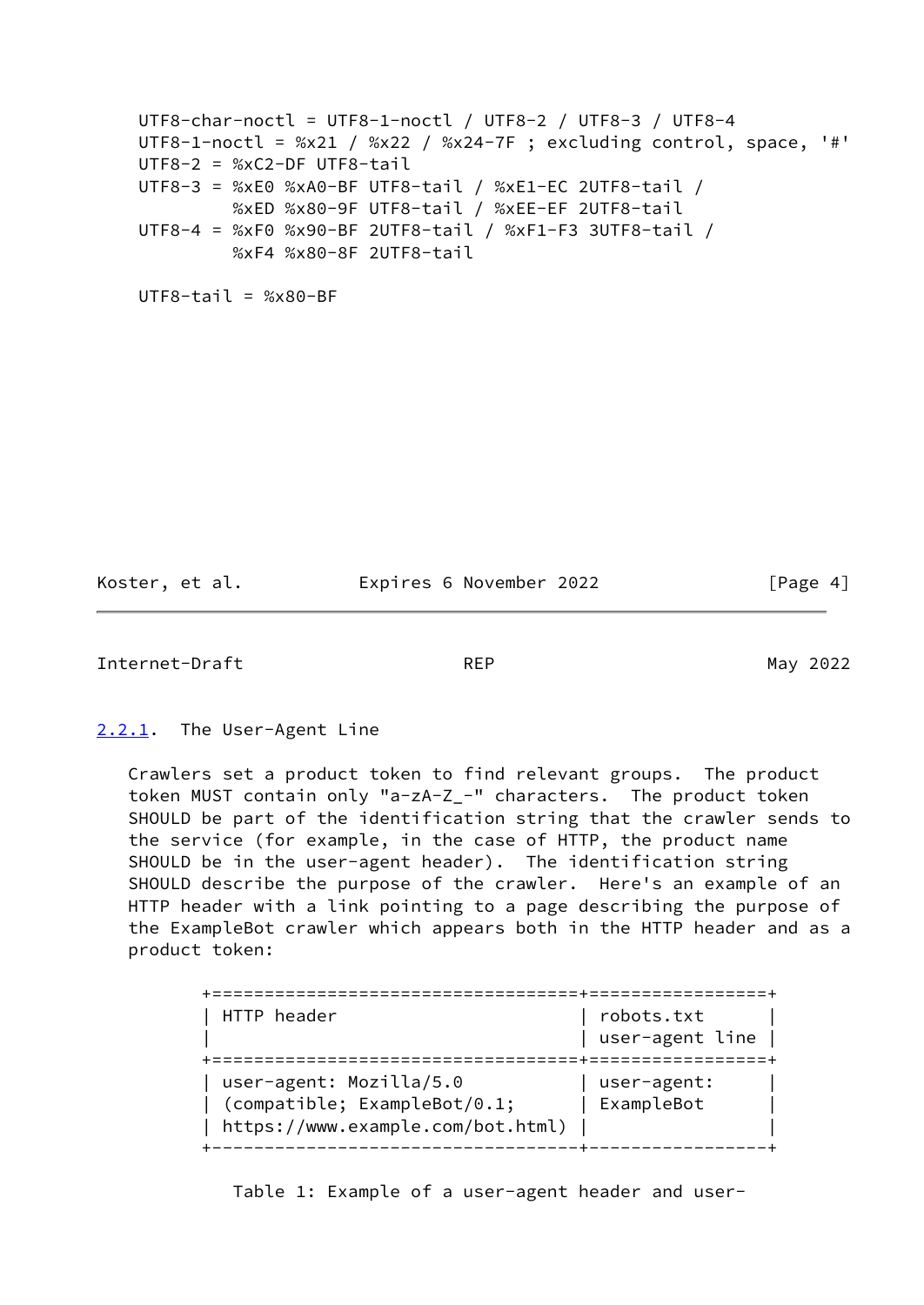#### agent robots.txt token for ExampleBot

 Crawlers MUST find the group that matches the product token exactly, and then obey the rules of the group. If there is more than one group matching the user-agent, the matching groups' rules MUST be combined into one group. The matching MUST be case-insensitive. If no matching group exists, crawlers MUST obey the first group with a user-agent line with a "\*" value, if present. If no group satisfies either condition, or no groups are present at all, no rules apply.

## <span id="page-5-0"></span>[2.2.2](#page-5-0). The Allow and Disallow Lines

 These lines indicate whether accessing a URI that matches the corresponding path is allowed or disallowed.

 To evaluate if access to a URI is allowed, a robot MUST match the paths in allow and disallow rules against the URI. The matching SHOULD be case sensitive. The most specific match found MUST be used. The most specific match is the match that has the most octets. If an allow and disallow rule is equivalent, the allow SHOULD be used. If no match is found amongst the rules in a group for a matching user-agent, or there are no rules in the group, the URI is allowed. The /robots.txt URI is implicitly allowed.

| Koster, et al. | Expires 6 November 2022 | [Page 5] |
|----------------|-------------------------|----------|
|                |                         |          |

<span id="page-5-1"></span>Internet-Draft REP REP May 2022

 Octets in the URI and robots.txt paths outside the range of the US- ASCII coded character set, and those in the reserved range defined by [\[RFC3986](https://datatracker.ietf.org/doc/pdf/rfc3986)], MUST be percent-encoded as defined by [RFC3986] prior to comparison.

 If a percent-encoded US-ASCII octet is encountered in the URI, it MUST be unencoded prior to comparison, unless it is a reserved character in the URI as defined by  $[REC3986]$  or the character is outside the unreserved character range. The match evaluates positively if and only if the end of the path from the rule is reached before a difference in octets is encountered.

For example:

+===================+======================+======================+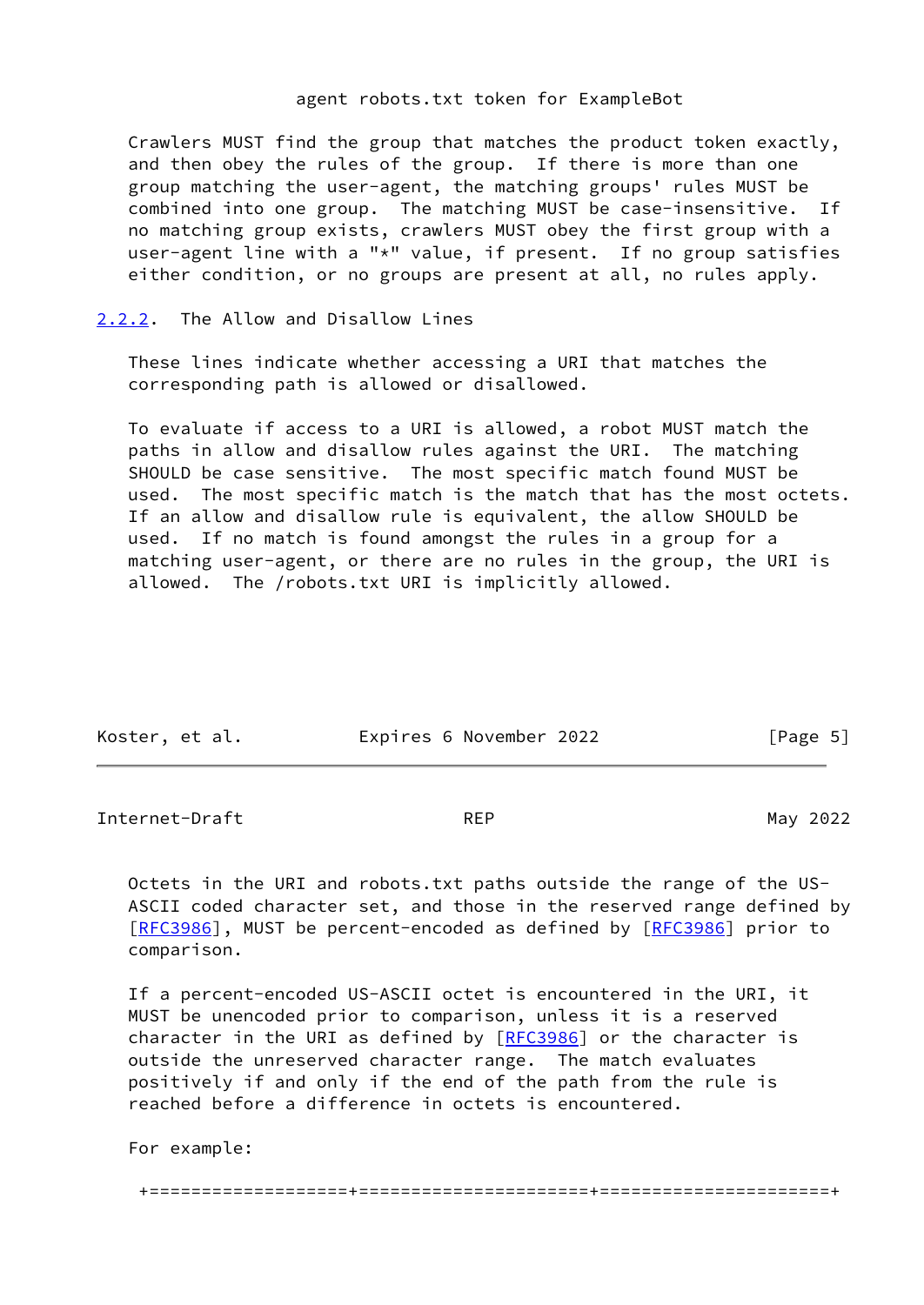| Path                                         | Encoded Path                           | Path to Match                         |
|----------------------------------------------|----------------------------------------|---------------------------------------|
| /foo/bar?baz=quz                             | /foo/bar?baz=quz                       | /foo/bar?baz=quz                      |
| /foo/bar?baz=http<br>$\frac{1}{2}$ //foo.bar | /foo/bar?baz=http%3A<br>%2F%2Ffoo.bar  | /foo/bar?baz=http%3A<br>%2F%2Ffoo.bar |
|                                              | /foo/bar/U+E38384   /foo/bar/%E3%83%84 | /foo/bar/%E3%83%84                    |
| /foo/<br>bar/%E3%83%84                       | /foo/bar/%E3%83%84                     | /foo/bar/%E3%83%84                    |
| /foo/<br>bar/%62%61%7A                       | /foo/bar/%62%61%7A                     | /foo/bar/baz                          |

Table 2: Examples of matching percent-encoded URI components

 The crawler SHOULD ignore "disallow" and "allow" rules that are not in any group (for example, any rule that precedes the first user agent line).

 Implementers MAY bridge encoding mismatches if they detect that the robots.txt file is not UTF8 encoded.

<span id="page-6-0"></span>[2.2.3](#page-6-0). Special Characters

Crawlers SHOULD allow the following special characters:

Koster, et al. Expires 6 November 2022 [Page 6]

<span id="page-6-1"></span>Internet-Draft REP REP May 2022

|       | Character   Description | Example                                                                             |
|-------|-------------------------|-------------------------------------------------------------------------------------|
| " # " | of line comment.        | Designates an end   "allow: $/$ # comment in line"  <br>"# comment on its own line" |
| "\$"  | Designates the          | "allow: /this/path/exactly\$"                                                       |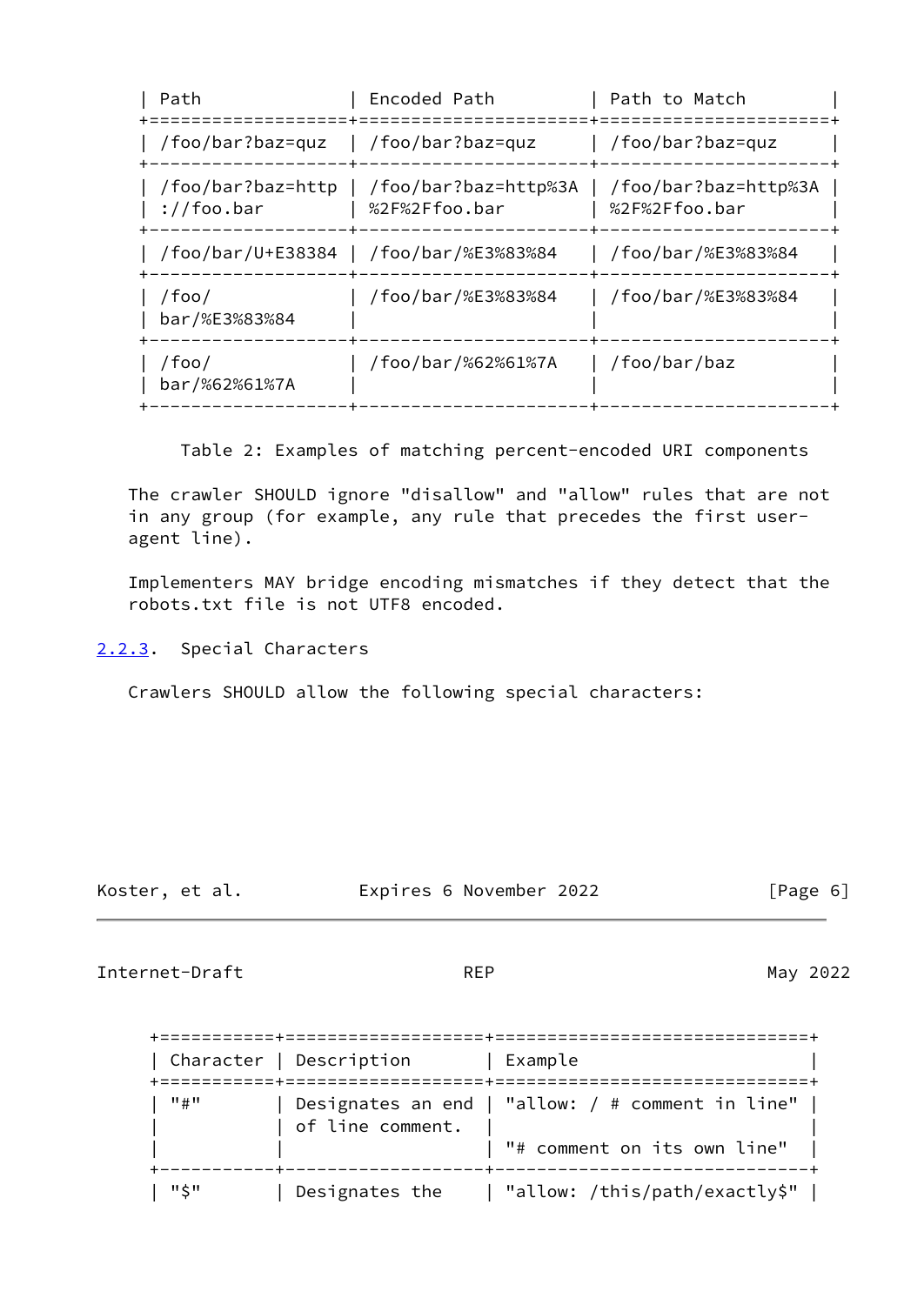|                  | end of the match<br>pattern.        |                                                        |
|------------------|-------------------------------------|--------------------------------------------------------|
| $H \downarrow H$ | more instances of<br>any character. | Designates $0$ or $\parallel$ "allow: /this/*/exactly" |

Table 3: List of special characters in robots.txt files

 If crawlers match special characters verbatim in the URI, crawlers SHOULD use "%" encoding. For example:

| Percent-encoded Pattern | URI                                                                              |
|-------------------------|----------------------------------------------------------------------------------|
|                         | /path/file-with-a-%2A.html   https://www.example.com/path/<br>file-with-a-*.html |
| /path/foo-%24           | https://www.example.com/path/<br>$foo-$ \$                                       |

Table 4: Example of percent-encoding

## <span id="page-7-0"></span>[2.2.4](#page-7-0). Other Records

 Clients MAY interpret other records that are not part of the robots.txt protocol. For example, 'sitemap' [\[SITEMAPS](#page-12-0)]. Parsing of other records MUST NOT interfere with the parsing of explicitly defined records in [section 2.](#page-2-2)

<span id="page-7-1"></span>[2.3](#page-7-1). Access Method

 The rules MUST be accessible in a file named "/robots.txt" (all lower case) in the top level path of the service. The file MUST be UTF-8 encoded (as defined in [\[RFC3629](https://datatracker.ietf.org/doc/pdf/rfc3629)]) and Internet Media Type "text/ plain" (as defined in [[RFC2046](https://datatracker.ietf.org/doc/pdf/rfc2046)]).

As per [\[RFC3986](https://datatracker.ietf.org/doc/pdf/rfc3986)], the URI of the robots.txt is:

|  | Koster, et al. | Expires 6 November 2022 | [Page 7] |
|--|----------------|-------------------------|----------|
|--|----------------|-------------------------|----------|

<span id="page-7-2"></span>Internet-Draft REP REP May 2022

"scheme:[//authority]/robots.txt"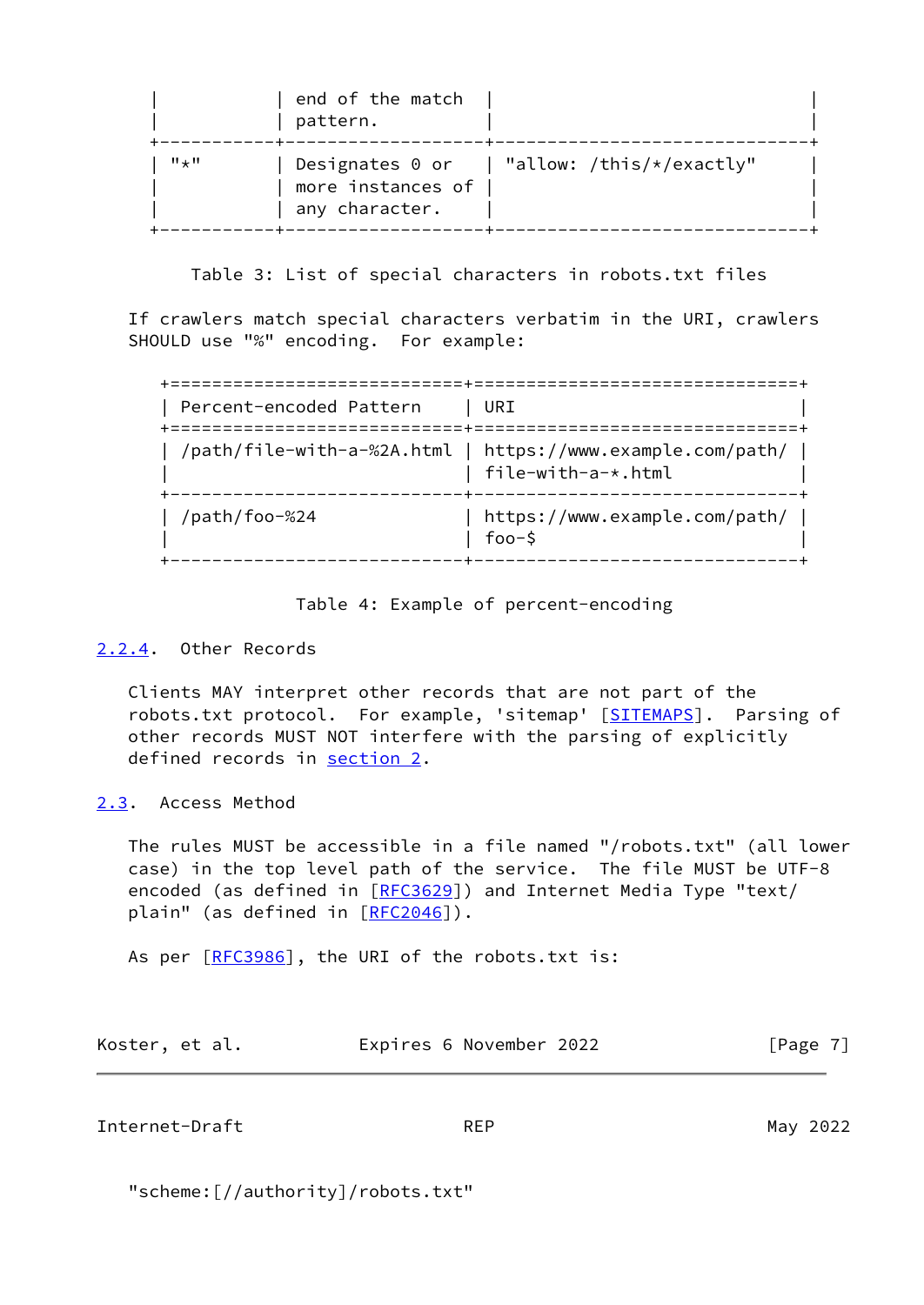For example, in the context of HTTP or FTP, the URI is:

http://www.example.com/robots.txt

https://www.example.com/robots.txt

ftp://ftp.example.com/robots.txt

<span id="page-8-0"></span>[2.3.1](#page-8-0). Access Results

<span id="page-8-1"></span>[2.3.1.1](#page-8-1). Successful Access

 If the crawler successfully downloads the robots.txt, the crawler MUST follow the parseable rules.

<span id="page-8-2"></span>[2.3.1.2](#page-8-2). Redirects

 The server may respond to a robots.txt fetch request with a redirect, such as HTTP 301 and HTTP 302. The crawlers SHOULD follow at least five consecutive redirects, even across authorities (for example, hosts in case of HTTP), as defined in [[RFC1945](https://datatracker.ietf.org/doc/pdf/rfc1945)].

 If a robots.txt file is reached within five consecutive redirects, the robots.txt file MUST be fetched, parsed, and its rules followed in the context of the initial authority.

 If there are more than five consecutive redirects, crawlers MAY assume that the robots.txt is unavailable.

<span id="page-8-3"></span>[2.3.1.3](#page-8-3). Unavailable Status

 Unavailable means the crawler tries to fetch the robots.txt, and the server responds with unavailable status codes. For example, in the context of HTTP, unavailable status codes are in the 400-499 range.

 If a server status code indicates that the robots.txt file is unavailable to the client, then crawlers MAY access any resources on the server.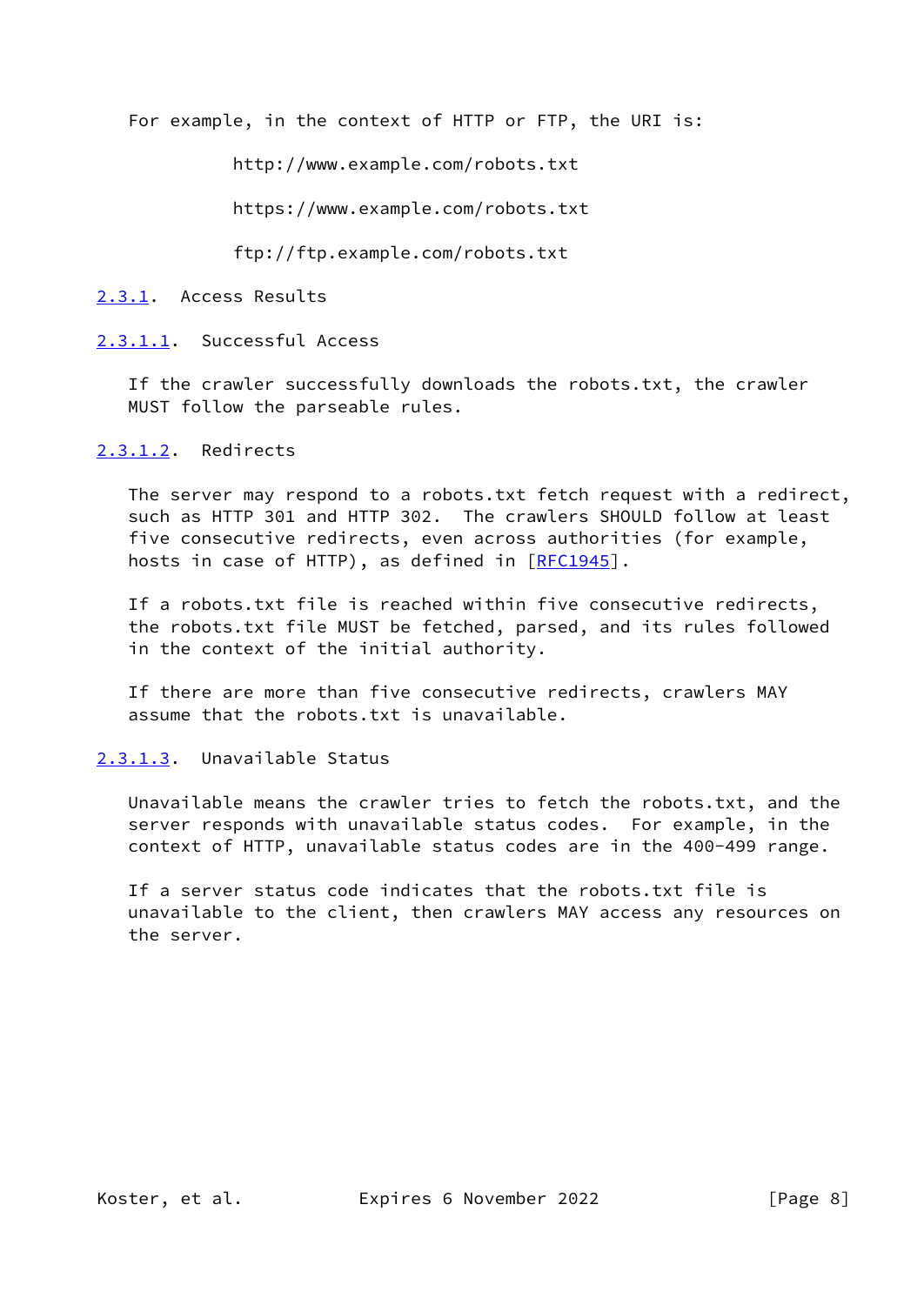## <span id="page-9-1"></span>Internet-Draft REP REP May 2022

#### <span id="page-9-0"></span>[2.3.1.4](#page-9-0). Unreachable Status

If the robots.txt is unreachable due to server or network errors, this means the robots.txt is undefined and the crawler MUST assume complete disallow. For example, in the context of HTTP, an unreachable robots.txt has a response code in the 500-599 range. For other undefined status codes, the crawler MUST assume the robots.txt is unreachable.

 If the robots.txt is undefined for a reasonably long period of time (for example, 30 days), clients MAY assume the robots.txt is unavailable or continue to use a cached copy.

#### <span id="page-9-2"></span>[2.3.1.5](#page-9-2). Parsing Errors

 Crawlers SHOULD try to parse each line of the robots.txt file. Crawlers MUST use the parseable rules.

#### <span id="page-9-3"></span>[2.4](#page-9-3). Caching

 Crawlers MAY cache the fetched robots.txt file's contents. Crawlers MAY use standard cache control as defined in [\[RFC2616](https://datatracker.ietf.org/doc/pdf/rfc2616)]. Crawlers SHOULD NOT use the cached version for more than 24 hours, unless the robots.txt is unreachable.

#### <span id="page-9-4"></span>[2.5](#page-9-4). Limits

 Crawlers MAY impose a parsing limit that MUST be at least 500 kibibytes (KiB).

### <span id="page-9-5"></span>[3](#page-9-5). Security Considerations

 The Robots Exclusion Protocol is not a substitute for more valid content security measures. Listing URIs in the robots.txt file exposes the URI publicly and thus makes the URIs discoverable.

#### <span id="page-9-6"></span>[4](#page-9-6). IANA Considerations

This document has no actions for IANA.

## <span id="page-9-7"></span>[5](#page-9-7). Examples

<span id="page-9-8"></span>[5.1](#page-9-8). Simple Example

The following example shows: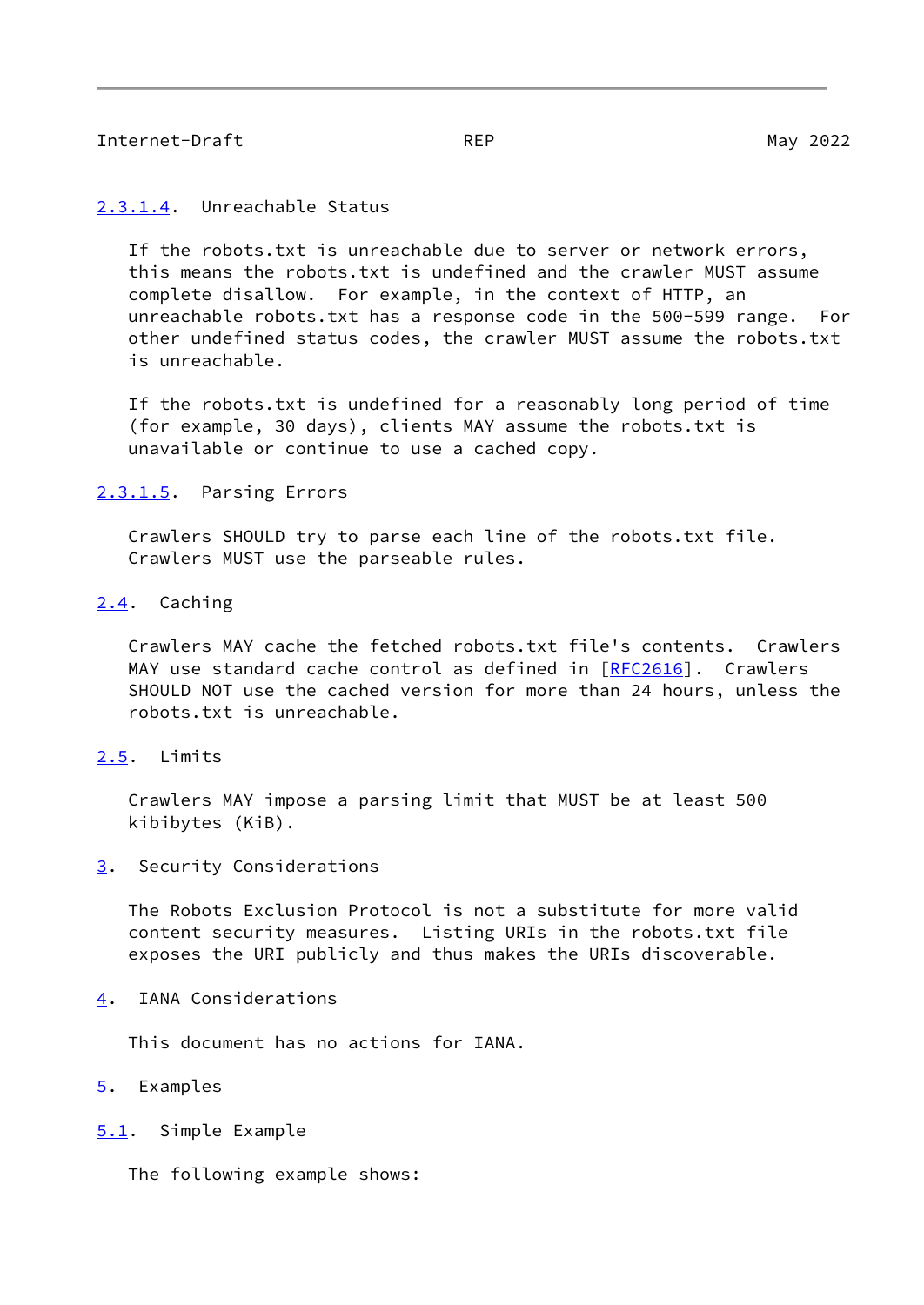\* foobot: A regular case. A single user-agent token followed by rules.

Koster, et al. **Expires 6 November 2022** [Page 9]

<span id="page-10-1"></span>

| Internet-Draft    | <b>REP</b><br>May 2022                                                                   |
|-------------------|------------------------------------------------------------------------------------------|
| $\star$<br>agent. | barbot and bazbot: A group that's relevant for more than one user-                       |
| $\star$           | quxbot: An empty group at end of the file.                                               |
|                   | User-Agent : foobot<br>Disallow: /example/page.html<br>Disallow: /example/disallowed.gif |
|                   | User-Agent : barbot<br>.                                                                 |

 User-Agent : bazbot Allow : /example/page.html Disallow : /example/disallowed.gif

User-Agent: quxbot

EOF

<span id="page-10-0"></span>[5.2](#page-10-0). Longest Match

 The following example shows that in the case of two rules, the longest one is used for matching. In the following case, /example/page/disallowed.gif MUST be used for the URI example.com/example/page/disallow.gif.

> User-Agent : foobot Allow : /example/page/ Disallow : /example/page/disallowed.gif

# <span id="page-10-2"></span>[6](#page-10-2). References

- <span id="page-10-3"></span>[6.1](#page-10-3). Normative References
	- [RFC1945] Berners-Lee, T., Fielding, R., and H. Frystyk, "Hypertext Transfer Protocol -- HTTP/1.0", [RFC 1945,](https://datatracker.ietf.org/doc/pdf/rfc1945) DOI 10.17487/RFC1945, May 1996, <[https://www.rfc-editor.org/info/rfc1945>](https://www.rfc-editor.org/info/rfc1945).

[RFC2046] Freed, N. and N. Borenstein, "Multipurpose Internet Mail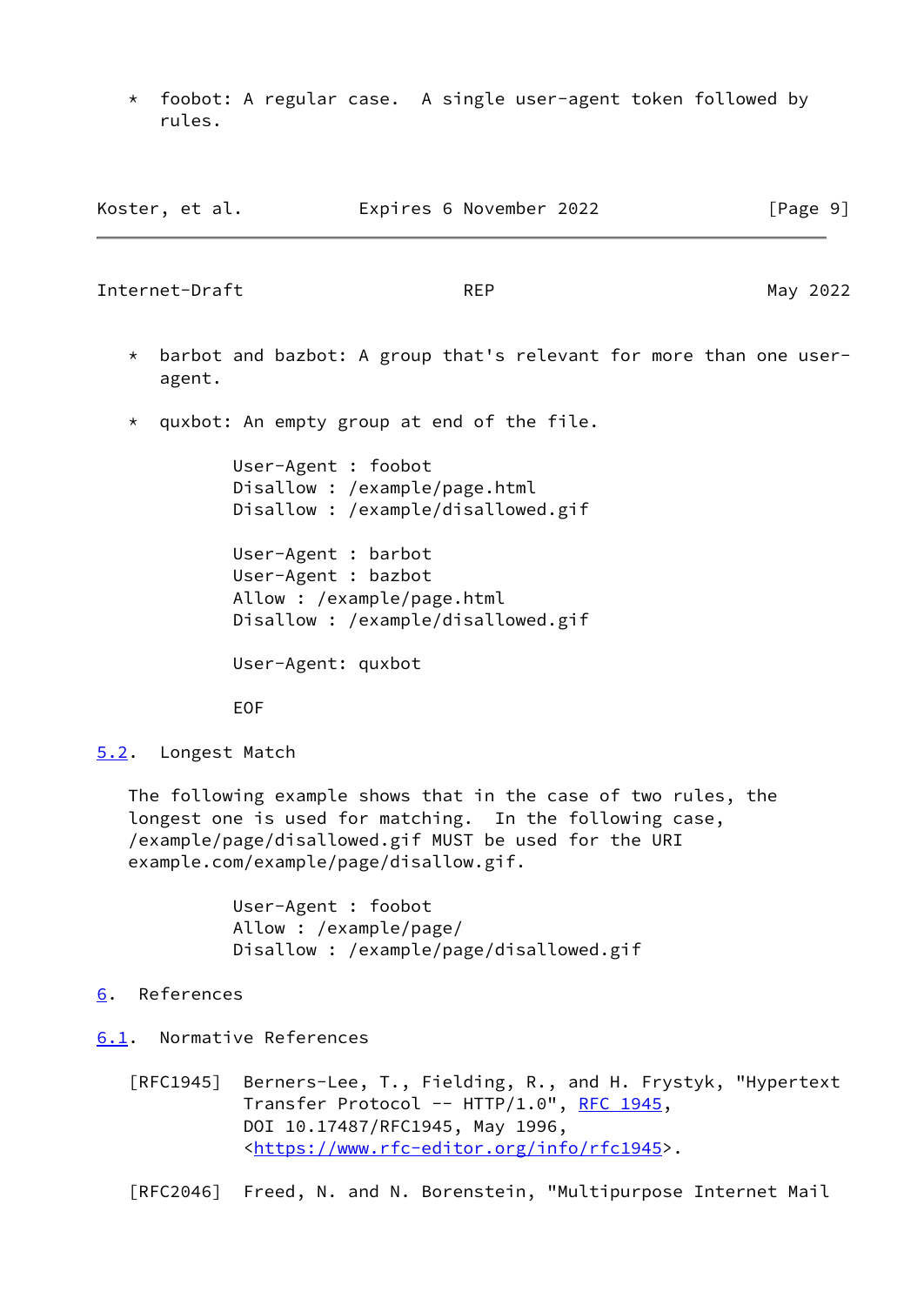Extensions (MIME) Part Two: Media Types", [RFC 2046](https://datatracker.ietf.org/doc/pdf/rfc2046), DOI 10.17487/RFC2046, November 1996, <[https://www.rfc-editor.org/info/rfc2046>](https://www.rfc-editor.org/info/rfc2046).

 [RFC2119] Bradner, S., "Key words for use in RFCs to Indicate Requirement Levels", [BCP 14](https://datatracker.ietf.org/doc/pdf/bcp14), [RFC 2119](https://datatracker.ietf.org/doc/pdf/rfc2119), DOI 10.17487/RFC2119, March 1997, <[https://www.rfc-editor.org/info/rfc2119>](https://www.rfc-editor.org/info/rfc2119).

| Koster, et al. | Expires 6 November 2022 | [Page 10] |
|----------------|-------------------------|-----------|
|----------------|-------------------------|-----------|

## <span id="page-11-1"></span>Internet-Draft REP REP May 2022

- [RFC2616] Fielding, R., Gettys, J., Mogul, J., Frystyk, H., Masinter, L., Leach, P., and T. Berners-Lee, "Hypertext Transfer Protocol -- HTTP/1.1", [RFC 2616,](https://datatracker.ietf.org/doc/pdf/rfc2616) DOI 10.17487/RFC2616, June 1999, <[https://www.rfc-editor.org/info/rfc2616>](https://www.rfc-editor.org/info/rfc2616).
- [RFC3629] Yergeau, F., "UTF-8, a transformation format of ISO 10646", STD 63, [RFC 3629,](https://datatracker.ietf.org/doc/pdf/rfc3629) DOI 10.17487/RFC3629, November 2003, [<https://www.rfc-editor.org/info/rfc3629](https://www.rfc-editor.org/info/rfc3629)>.
- [RFC3986] Berners-Lee, T., Fielding, R., and L. Masinter, "Uniform Resource Identifier (URI): Generic Syntax", STD 66, [RFC 3986,](https://datatracker.ietf.org/doc/pdf/rfc3986) DOI 10.17487/RFC3986, January 2005, <[https://www.rfc-editor.org/info/rfc3986>](https://www.rfc-editor.org/info/rfc3986).
- [RFC5234] Crocker, D., Ed. and P. Overell, "Augmented BNF for Syntax Specifications: ABNF", STD 68, [RFC 5234](https://datatracker.ietf.org/doc/pdf/rfc5234), DOI 10.17487/RFC5234, January 2008, <[https://www.rfc-editor.org/info/rfc5234>](https://www.rfc-editor.org/info/rfc5234).
- [RFC8174] Leiba, B., "Ambiguity of Uppercase vs Lowercase in [RFC](https://datatracker.ietf.org/doc/pdf/rfc2119) [2119](https://datatracker.ietf.org/doc/pdf/rfc2119) Key Words", [BCP 14](https://datatracker.ietf.org/doc/pdf/bcp14), [RFC 8174,](https://datatracker.ietf.org/doc/pdf/rfc8174) DOI 10.17487/RFC8174, May 2017, [<https://www.rfc-editor.org/info/rfc8174](https://www.rfc-editor.org/info/rfc8174)>.
- [RFC8288] Nottingham, M., "Web Linking", [RFC 8288](https://datatracker.ietf.org/doc/pdf/rfc8288), DOI 10.17487/RFC8288, October 2017, <[https://www.rfc-editor.org/info/rfc8288>](https://www.rfc-editor.org/info/rfc8288).
- <span id="page-11-0"></span>[6.2](#page-11-0). Informative References

# <span id="page-11-2"></span>[ROBOTSTXT]

"Robots Exclusion Protocol", n.d.,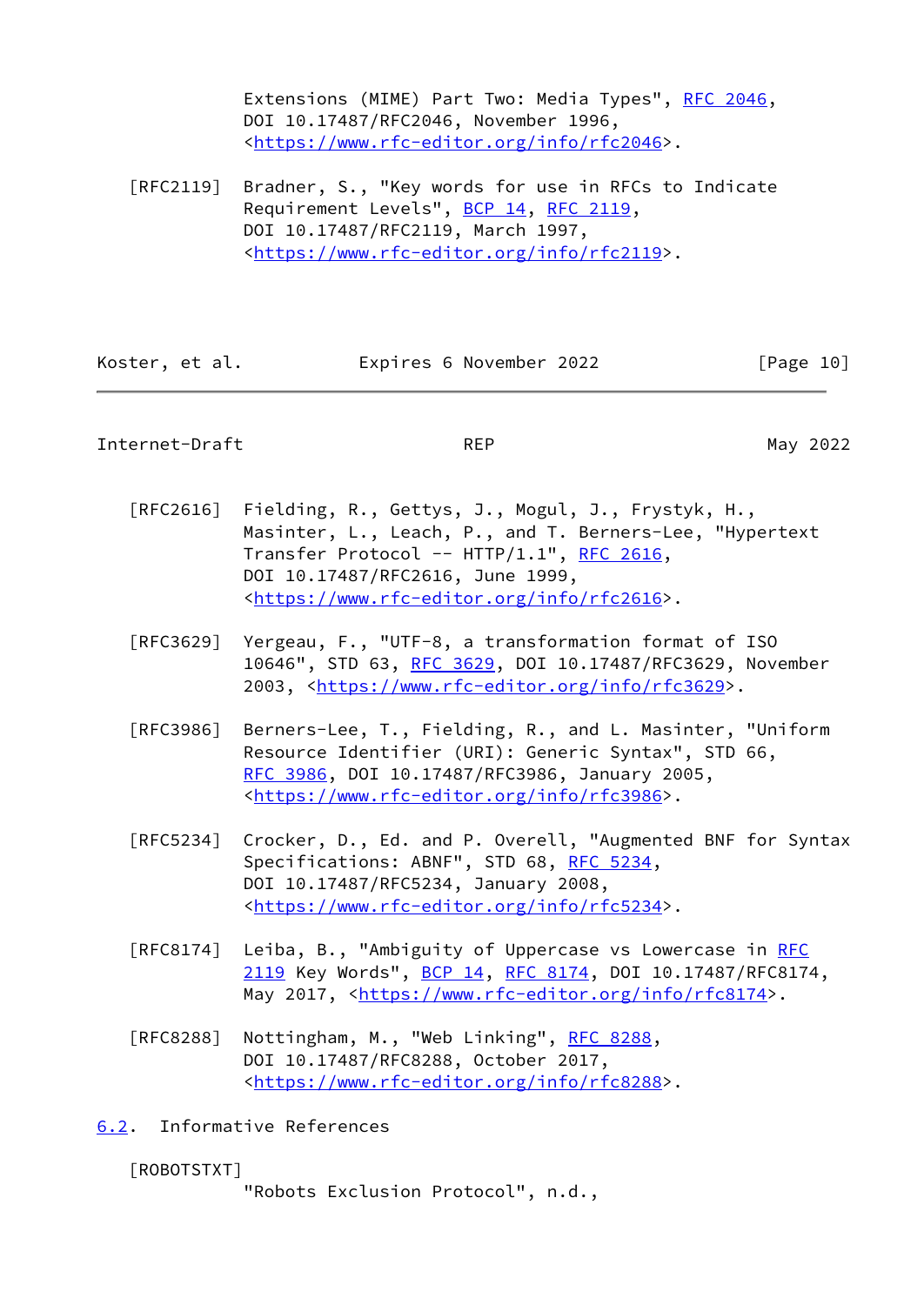<[http://www.robotstxt.org/>](http://www.robotstxt.org/).

<span id="page-12-0"></span> [SITEMAPS] "Sitemaps Protocol", n.d., <[https://www.sitemaps.org/index.html>](https://www.sitemaps.org/index.html).

Authors' Addresses

 Martijn Koster (editor) Stalworthy Computing, Ltd. Suton Lane Wymondham, Norfolk NR18 9JG United Kingdom Email: m.koster@greenhills.co.uk

Koster, et al. **Expires 6 November 2022** [Page 11]

Internet-Draft REP REP May 2022

 Gary Illyes (editor) Google LLC. Brandschenkestrasse 110 CH-8002 Zurich Switzerland Email: garyillyes@google.com

 Henner Zeller (editor) Google LLC. 1600 Amphitheatre Pkwy Mountain View, CA, 94043 United States of America Email: henner@google.com

 Lizzi Sassman (editor) Google LLC. Brandschenkestrasse 110 CH-8002 Zurich Switzerland Email: lizzi@google.com